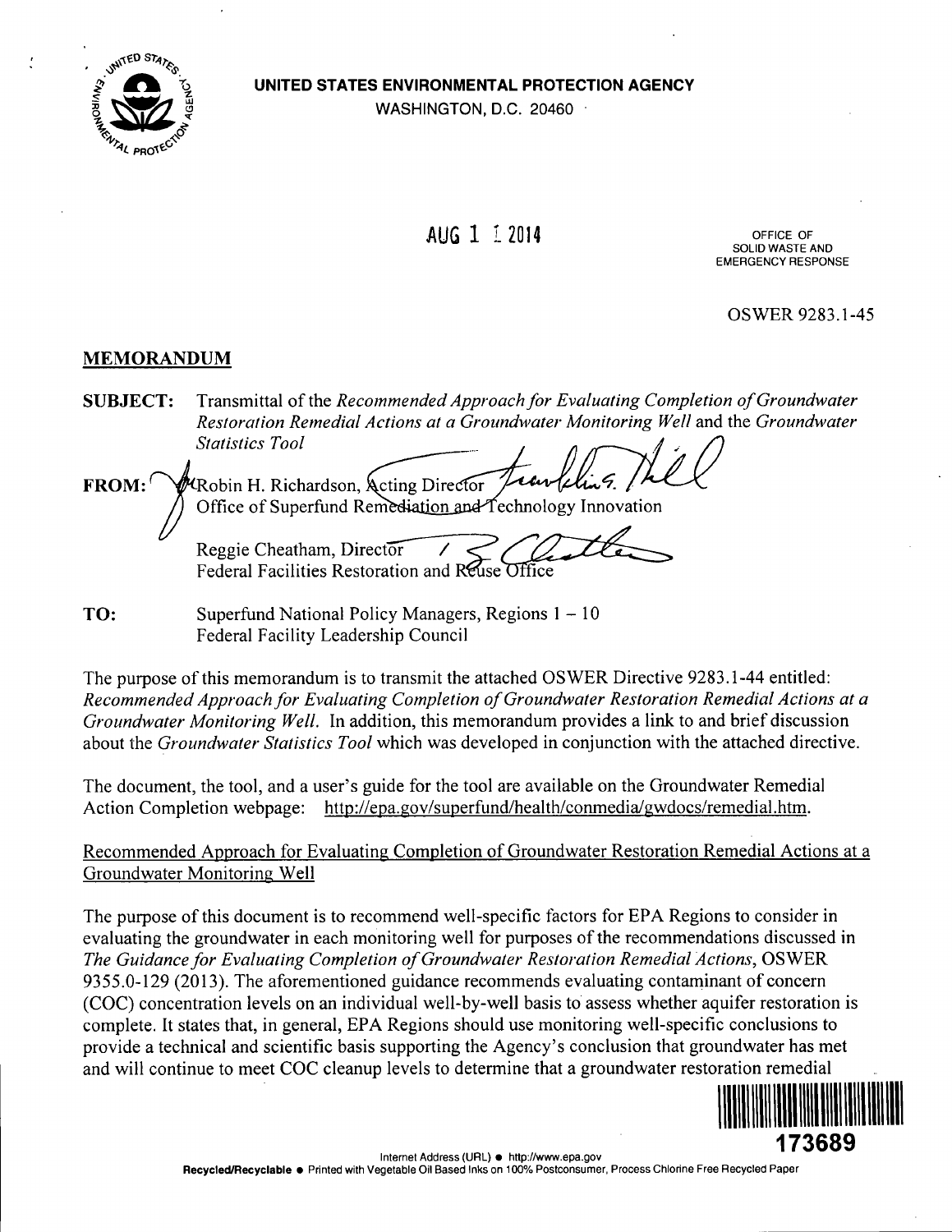action is complete. Both the attached recommended approach and the tool support evaluation of progress toward aquifer restoration and attainment of remedial action objectives and associated cleanup levels.

#### Groundwater Statistics Tool

The Groundwater Statistics Tool is designed to help evaluate COG concentrations on a well-by-well basis to determine whether a groundwater restoration remedial action is complete. The Groundwater Statistics Tool is an optional tool for use by EPA regions; use of the tool is not required. The tool is designed to support the Guidance for Evaluating Completion of Groundwater Restoration Remedial Actions and comports with principles outlined in the Recommended Approach for Evaluating Completion of Groundwater Restoration Remedial Actions at a Groundwater Monitoring Well. The tool is a Microsoft Excel workbook that is intended to evaluate data for a single COG at a single well.

If you have any questions on either the document of the tool, please have your staff contact Kate Garufi at garufi.katherine@epa.gov or (703) 603-8827 or David Bartenfelder at bartenfelder.david@epa.gov or (703) 603-9047.

#### **Attachments**

cc: Mathy Stanislaus, OSWER Nitin Natarajan, OSWER Barry Breen, OSWER Larry Stanton, OSWER/OEM David Lloyd, OSWER/OBLR Barnes Johnson, OSWER/ORGR Garolyn Hoskinson, OSWER/OUST Brigid Lowery, OSWER/GFA Rafael Deleon, OEGA/OSRE Dave Kling, OEGA/FFEO Mary-Kay Lynch, OGG/SWERLO John Michaud, OGC/SWERLO Earl Salo, OGG/SWERLO Gharlotte Bertrand, OSWER/FFRRO Dana Stalcup, OSWER/OSRTI David E. Gooper, OSWER/OSRTI Richard Jeng, OSWER/OSRTI Kate Garufi, OSWER/OSRTI Benjamin Simes, OSWER/FFRRO Lisa Price, Superfund Lead Region Goordinator, US EPA Region 6 NARPM Go-Ghairs Groundwater Forum Go-Ghairs Federal Facility Forum Go-Ghairs OSRTI Documents Goordinator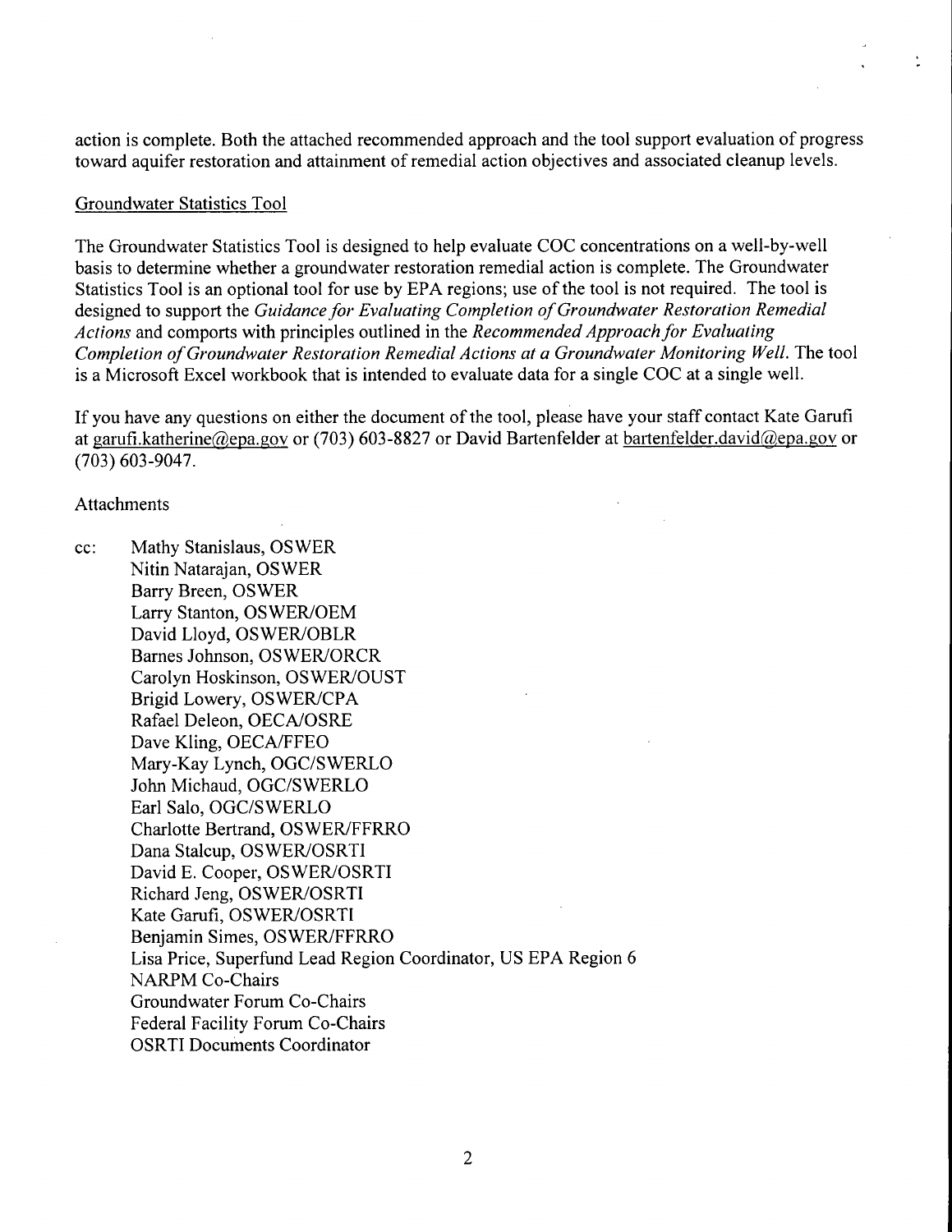# **Recommended Approach for Evaluating Completion of Groundwater Restoration Remedial Actions at a Groundwater Monitoring Well**

The Guidance for Evaluating Completion of Groundwater Restoration Remedial Actions, Office of Solid Waste and Emergency Response (OSWER) 9355.0-129 hereinafter referred to as "the groundwater restoration completion guidance", recommends evaluating contaminant of concern (COC) concentration levels on an individual well-by-well basis to assess whether aquifer restoration is complete. It states that, in general, EPA Regions should use monitoring well-specific conclusions to provide a technical and scientific basis supporting the Agency's conclusion that groundwater has met and will continue to meet COC cleanup levels to determine that a groundwater restoration remedial action is complete. The purpose of this document is to recommend well-specific factors for EPA Regions to consider in evaluating the groundwater in each monitoring well for purposes of the recommendations discussed in the groundwater restoration completion guidance.

The EPA Superfund program recognizes that a number of statistical references and tools are currently available to use to evaluate groundwater monitoring data. Many of these resources provide data analysis methodologies to discern data trends that can help determine whether cleanup levels have been achieved. The recommended approach in this guidance is designed to provide a resource for analysis of groundwater monitoring well data that can assist in the development of the monitoring plan, facilitate transparent decision-making throughout

Examples will be referenced throughout the document to best illustrate the recommended approach presented in this document. The examples evaluate groundwater contaminant concentrations in an individual well over time. The COCs are trichloroethylene (TCE), 1,2 dichloroethene (DCE), and vinyl chloride (VC). The contaminant concentration tables can be found in Figure 1.

implementation of the groundwater restoration remedial action, and provide consistent documentation for making well-specific conclusions. Regardless of what statistical reference and tools site managers choose to use, it is recommended that the data analysis tool and methodologies be evaluated to assess whether they may provide the analysis on a well-specific basis consistent with the recommendations discussed in the Groundwater Restoration Completion Guidance.

When evaluating whether a ground water restoration remedial action is completed, it is encouraged that EPA Regions continue to coordinate with states, tribes, responsible parties, and other stakeholders when determining the monitoring data to be collected and evaluated, as well as any statistical tools to be employed. This coordination should help ensure that all parties understand the data needs, level of effort, and costs associated with this evaluation.

In addition to this document, EPA has developed a statistical tool titled "Groundwater Statistics Tool" that may be used to evaluate groundwater monitoring data for individual COCs in a well. The tool was designed to be consistent with the approach recommended in this document. A link to the tool can be found on the following website: [http://epa.gov/superfund/health/conmedia/gwdocs/remedial.htm.](http://epa.gov/superfund/health/conmedia/gwdocs/remedial.htm)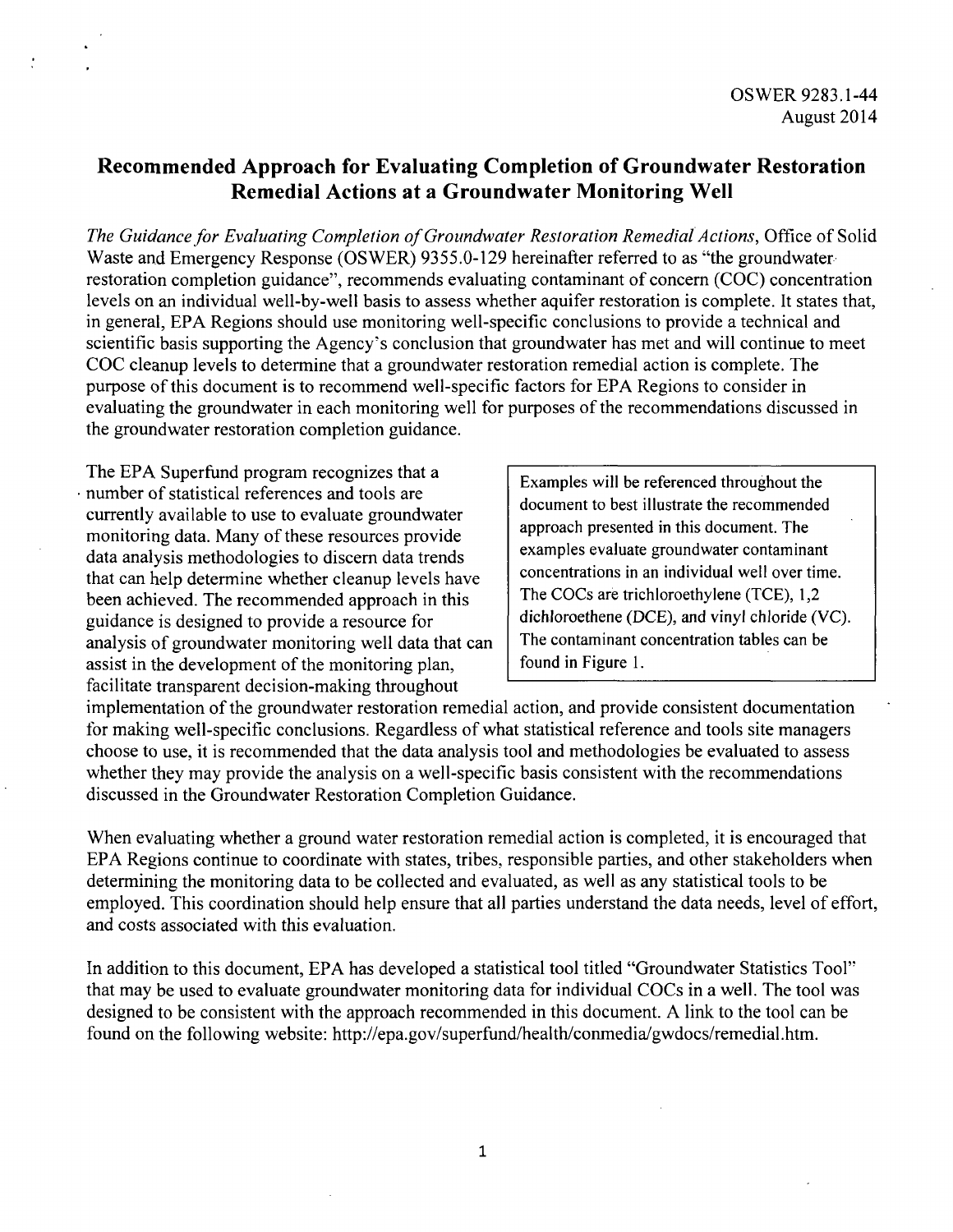# **Recommendations**

#### *Ch'erview*

It is recommended that Regions evaluate groundwater monitoring well data and other related subsurface information to make conclusions during the following two phases: the remediation monitoring phase, and the attainment monitoring phase.

As discussed in the Groundwater Restoration Completion Guidance, the remediation monitoring phase refers to the phase of the remedy where either active or passive remedial activities are being implemented to reach groundwater cleanup levels selected in a decision document. During this phase, groundwater sampling and monitoring data typically are collected to evaluate contaminant migration and changes in COG concentrations over time. The completion of this phase typically provides stakeholders a decision point for starting data collection and evaluation of the attainment monitoring phase. If an active treatment system is being employed at the site, the completion of this phase may also provide stakeholders with an opportunity to evaluate terminating the system, as appropriate, in the vicinity of the well or wells where groundwater restoration completion is being evaluated. If passive systems are being employed at the site, the data used to make the remediation phase completion conclusion may also be useful as part of the attainment phase evaluation since active systems are not being employed.

The remediation phase at a monitoring well typically is completed when the data collected and evaluated demonstrate that the groundwater has reached the cleanup levels for all COCs set forth in the record of decision (ROD). It is important to note that at any time during the groundwater remediation, conclusions may be made to remove certain COCs from the monitoring program because the data indicates that they have met their cleanup level before other, more recalcitrant COCs, in the well. This conclusion should be documented in a monitoring report and used, in conjunction with the current well data at the time of remedial action completion, to make the conclusion that all COCs have reached their cleanup levels in a monitoring well.

The attainment monitoring phase typically occurs after a Region determines that the remediation monitoring phase is complete. When the attainment monitoring phase begins, data typically are collected to first evaluate whether the well has reached steady-state conditions where active remediation activities, if employed, are no longer influencing the groundwater in the well. Once the groundwater is observed to have reached steady-state conditions, data should be collected and evaluated to confirm the attainment monitoring phase has been completed.

The attainment monitoring phase at a monitoring well typically is complete when contaminant-specific data provide a technical and scientific basis that:

- (1) The contaminant cleanup level for each COC has been met; and
- (2) The groundwater will continue to meet the contaminant cleanup level for each COC in the future.

By way of example for purposes of this guidance. Figure 2 provides an overview of COC data in a single well for TCE, 1,2 DCE, and VC. This figure shows the data set that will be used in this guidance document as an example to evaluate completion of both the remediation monitoring phase and the attainment monitoring phase.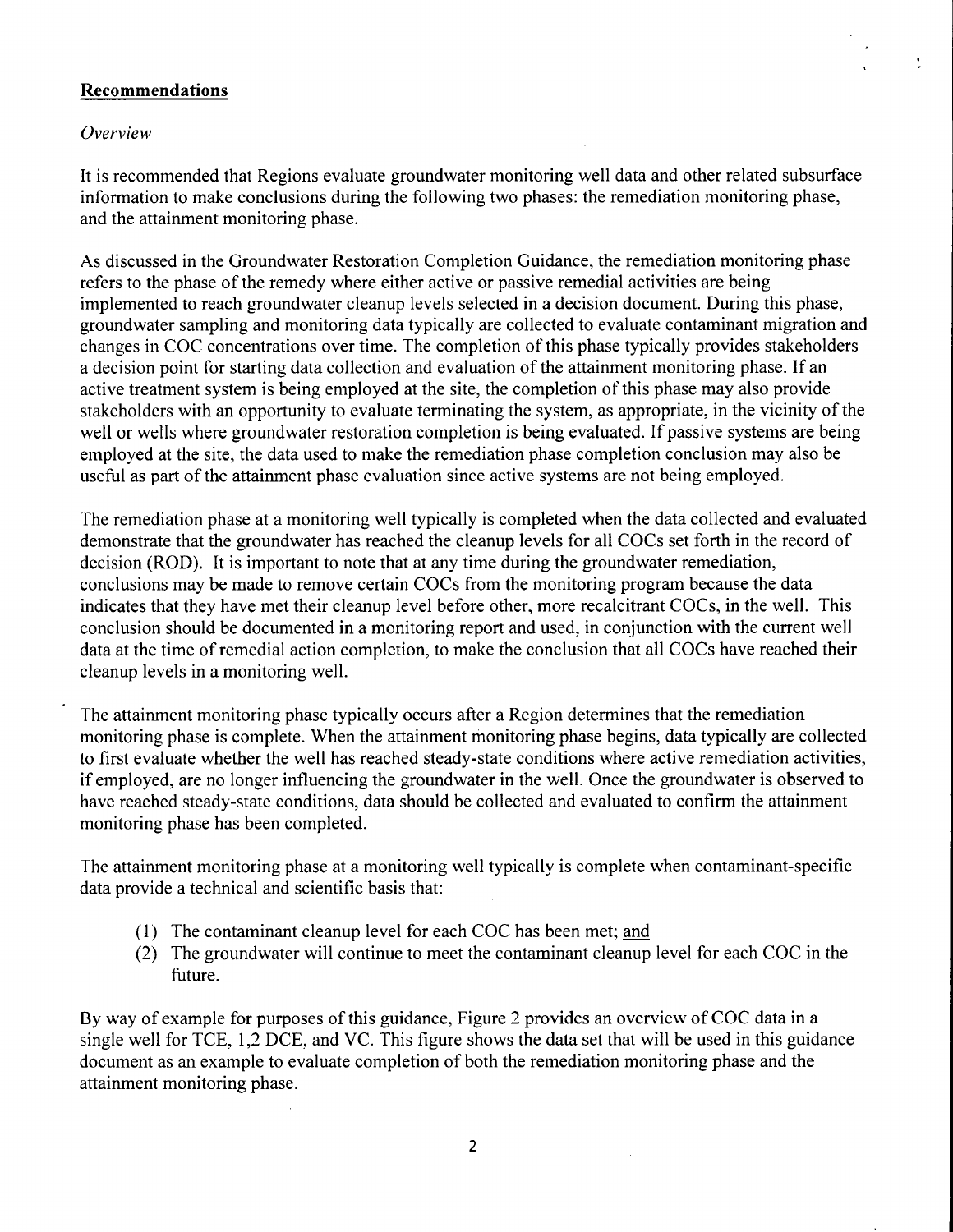#### *Sample Frequency and Duration Considerations*

The interval between sampling events (the sampling frequency) and the timeframe when data are collected generally should be based on site-specific groundwater fiow conditions (such as hydraulic conductivity and gradient), seasonal variations, and other contributing factors. It may be appropriate to reevaluate the groundwater monitoring plan as the monitoring well data evaluation indicates that the remedial action is approaching cleanup levels for all COCs, particularly if a long sampling interval (such as one sampling event every  $\frac{1}{2}$  years) has been employed. Monitoring frequency generally should ensure that sufficient data are available for both the remediation monitoring phase and the attainment phase evaluations, and at the same time should avoid unnecessarily long timeframes between sampling events. Many sites use quarterly sampling for evaluating groundwater monitoring well data. The sampling frequency used typically should ensure a representative sample of the aquifer conditions, with the shortest sampling interval recommended being monthly (provided it is sufficient to document groundwater performance over time).

This document recommends a minimum number of data points to evaluate each phase. These recommended minimum numbers of data points are based on existing groundwater monitoring and statistical practices and are designed to ensure that decisions generally are made with sufficient supporting information (not using only a single sampling event). Completion of the remediation monitoring phase, in general, means that it is appropriate to begin attainment phase data collection and evaluation. Since the remediation monitoring phase is not the final decision point for completing the restoration remedial action in a given well, the determination may be made with a less robust data set using a visual or statistical (trend test or mean test) evaluation. Therefore, we recommend that a minimum of four data points be used for analyses during this phase. For most statistical tools, four data points normally should provide enough information to conduct a statistical analysis that produces results with sufficient statistical confidence.

The attainment monitoring phase, however, is intended to provide data that are evaluated to help support a defensible determination that: a) the groundwater in the well has met the cleanup level for each COG; and b) provides assurance that the groundwater will continue to meet the COG cleanup level in the future. Since the Groundwater Remediation Completion guidance recommends that completion of the attainment monitoring phase be based on two lines of evidence, in general, a more robust data set using a visual or statistical (trend test and mean test) evaluation is typically used to make the final attainment determination. Therefore, it is recommended that a minimum of eight data points normally be used for analysis done during the attainment monitoring phase.

For both phases, the recommended minimum number of data points, regardless of the type of tool, should support the reliability of the tool and increase confidence in the results if statistical tools will be used for data evaluation. Although these minimum numbers of data points are recommended as a general matter, site conditions and the statistical tools, if utilized, may help establish the appropriate number of data points for the evaluation of both phases.

#### *Data Collection and Analysis Considerations*

In general, a statistical analysis can be useful for both phases to help provide sufficient and defensible data when analyzing whether the COCs will remain at or below the cleanup levels selected in the decision document. Although recommended as a general matter, there may be site-specific.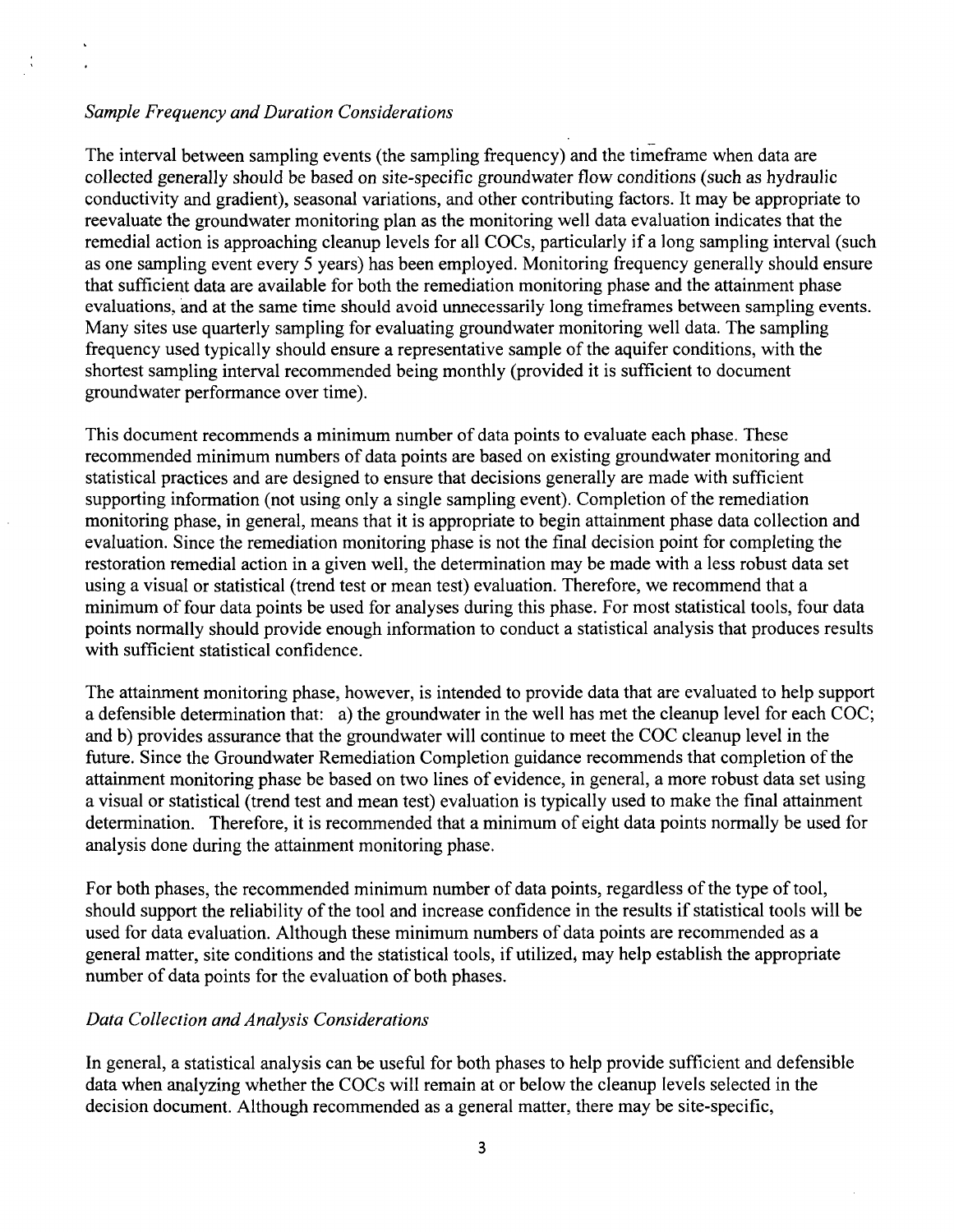contaminant-specific, or data set-specific circumstances where statistical analysis may not be appropriate or necessary.

Below are some considerations to evaluate which statistical tools, if any, may be appropriate to use. Where a statistical analysis may be appropriate, this document references statistical guidance to provide the user of this document with a resource for the recommended statistical tools. In addition to statistics, it is recommended, throughout the performance of groundwater monitoring, that Regions continually evaluate the integrity of the well to help ensure the validity of the data to be used to conduct the analyses discussed in this document.

## Non-detects

A non-detect sample result normally indicates a concentration between zero and either the practical quantification limit (PQL) or the reporting limit (RL). These limits typically are based on the particular sampling instrument and the analytical method used. The number of non-detect data points and how they are used can play a significant role in the statistics used for the data analysis. It is recommended that the same sampling methodology and analytic procedures be used for all data collection for a restoration remedial action so that any non-detects may be considered consistently. There may be cases where use of non-detects based on different sampling methodology or analytic procedures is unavoidable. In this situation, it should be noted that the variation in PQL or RL may alter the statistical analysis. Refer to Nondetects and Data Analysis: Statistics for censored environmental data using Minitab and R (Helsel,  $2012$ <sup>1</sup> and Chapter 15 of Statistical Analysis of Groundwater Monitoring Data at RCRA Facilities (March 2009) for recommended tools that may be useful when evaluating and considering non-detects.

# Duplicate Samples

In general, duplicate samples are more than one sample (generally two) collected by the same team or by another sampler or team at the same place, at the same time. Duplicate samples are generally collected and analyzed to estimate sampling and laboratory analysis precision. Although they are two separate samples, duplicate samples are not statistically independent and should not be treated as independent water quality samples. Therefore, for purposes of data evaluation and analysis, it is recommended that either the maximum concentration or the average concentration be used.

#### **Outliers**

A statistical outlier normally is a value originating from a different statistical population than the rest of the population. Outliers or observations not derived from the same population as the rest of the sample violate the basic statistical assumption of identically distributed measurements. Outliers may result, for example, from contaminated sampling equipment, well integrity issues, laboratory contamination of the sample, or errors in transcription of the data values. However, outliers may also be the result of a release, a change in historical background conditions, or actual environmental variability.

EPA recommends the use of Helsel methods for the evaluation of nondetects in this document. Nondetects and Data Analysis: Statistics for censored environmental data using Minitab and R is drafted by the U.S. Geological Survey (USGS) and, as such, EPA recommends its use for the nondetect statistical tools. However, EPA does not support any policy positions associated with the USGS document for evaluating completion of Comprehensive Environmental Response, Compensation, and Liability Act (CERCLA) groundwater restoration remedial actions.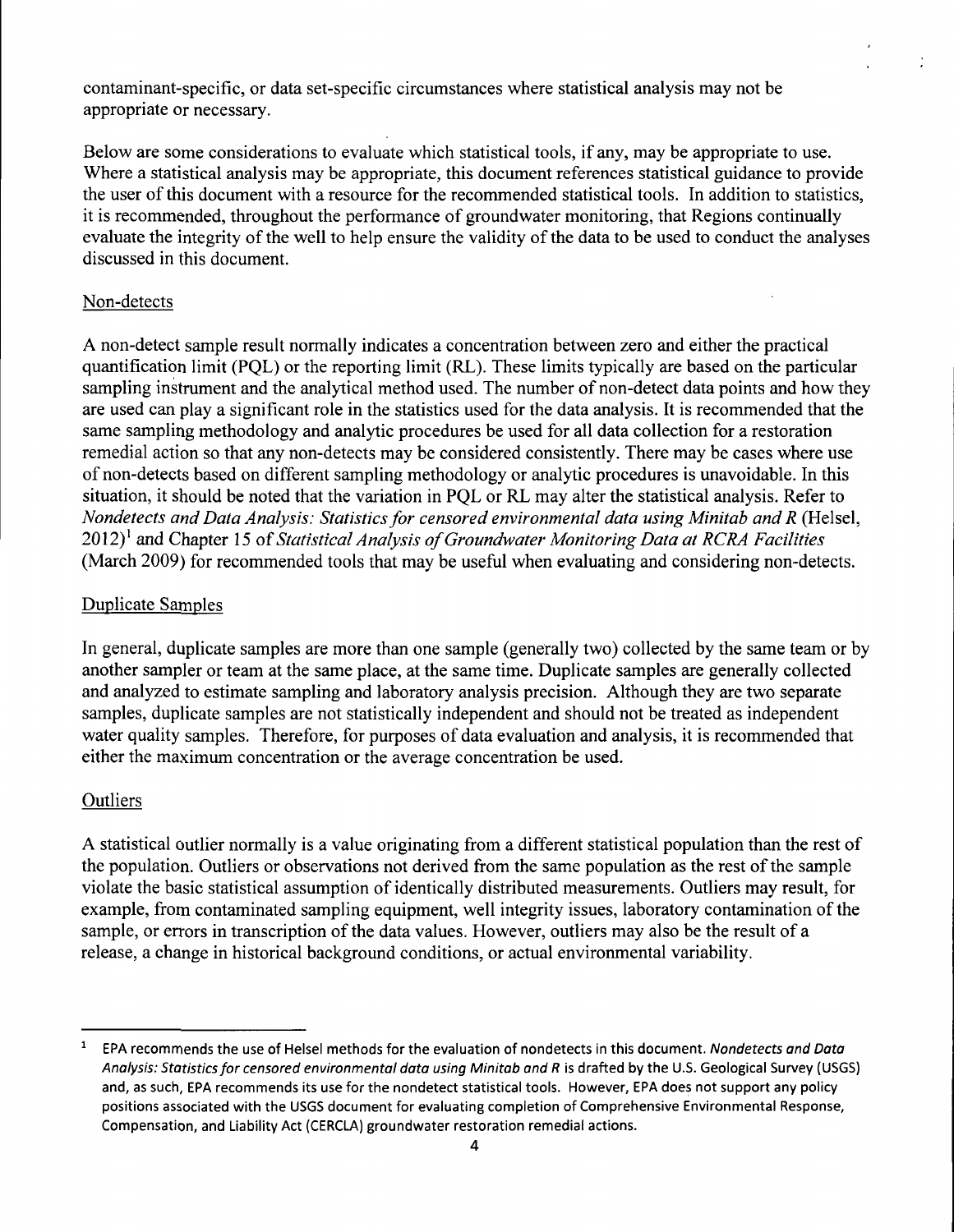If a statistical test identifies an observation as a statistical outlier, then the measurement should not be eliminated without a valid and defensible reason for the abnormal value. Outliers should be removed from a data set only under valid and documented reasons. If a valid reason exists for the outlier, this measurement may be removed from the data set. Refer to the discussion in Chapter 12 of Statistical Analysis of Groundwater Monitoring Data at RCRA Facilities (March 2009) for recommended tools that may be useful when evaluating and considering outliers.

# Data Distribution

 $\ddot{\cdot}$ 

In general, the normal or non-normal distribution of a data set will influence what types of statistical analysis may be appropriate to a given situation. A parametric (or linear) distribution of data normally allows for more straightforward data evaluation. A non-parametric (or random) distribution of data usually requires more complex data evaluation. The parametric or non-parametric distribution of data should be analyzed to ensure that the results are defensible and accurate. Refer to the discussion in Chapter 3, Section 2.4 of Statistical Analysis of Groundwater Monitoring Data at RCRA Facilities (March 2009) for recommended statistic tool data distribution considerations.

#### *Analysis Approach*

The sampling and data analysis considerations discussed above generally should inform development of the monitoring plan and influence both the type of sample data and the most appropriate statistical tools used for the remediation monitoring and attainment monitoring phases.

# **Remediation Monitoring Phase**

The remediation monitoring phase at a monitoring well typically is complete when the data demonstrate that the groundwater has reached cleanup levels established for all COCs in the ROD. In general, it is recommended that a minimum of four data points be used to make this conclusion. The number of data points needed may be more than four, depending on both data behavior and the types and confidence levels of statistics that may be desired.

Once the data have been collected, a non-statistical or visual review of the data may be appropriate. If the groundwater COC concentrations are all "non-detect" (the PQL or RL is below the cleanup level) or a combination of "non-detect" sampling results and all detected COC concentrations is below the cleanup level, a statistical analysis may not be needed to accurately conclude that the COC cleanup levels have been reached. If the non-statistical review shows that monitoring data for all COCs in the well are "non-detect," all detected COC concentrations are below the cleanup level, or a combination of the two, it may be appropriate to conclude that the remediation phase is complete in the monitoring well based on a non-statistical or visual analysis of the data.

Groundwater monitoring data may not lend themselves to a non-statistical review for all COCs for many groundwater remedies. In this scenario, COC concentrations in groundwater may be present at detectable levels both above and below the cleanup level, or for some samples, results may be "nondetect" after initially reaching the cleanup levels. Therefore, it may be appropriate to use a statistical analysis on a groundwater monitoring well data set to conclude that the groundwater has reached the cleanup levels for these COCs in the monitoring well. We recommend using one of the following two statistical methods when making this determination;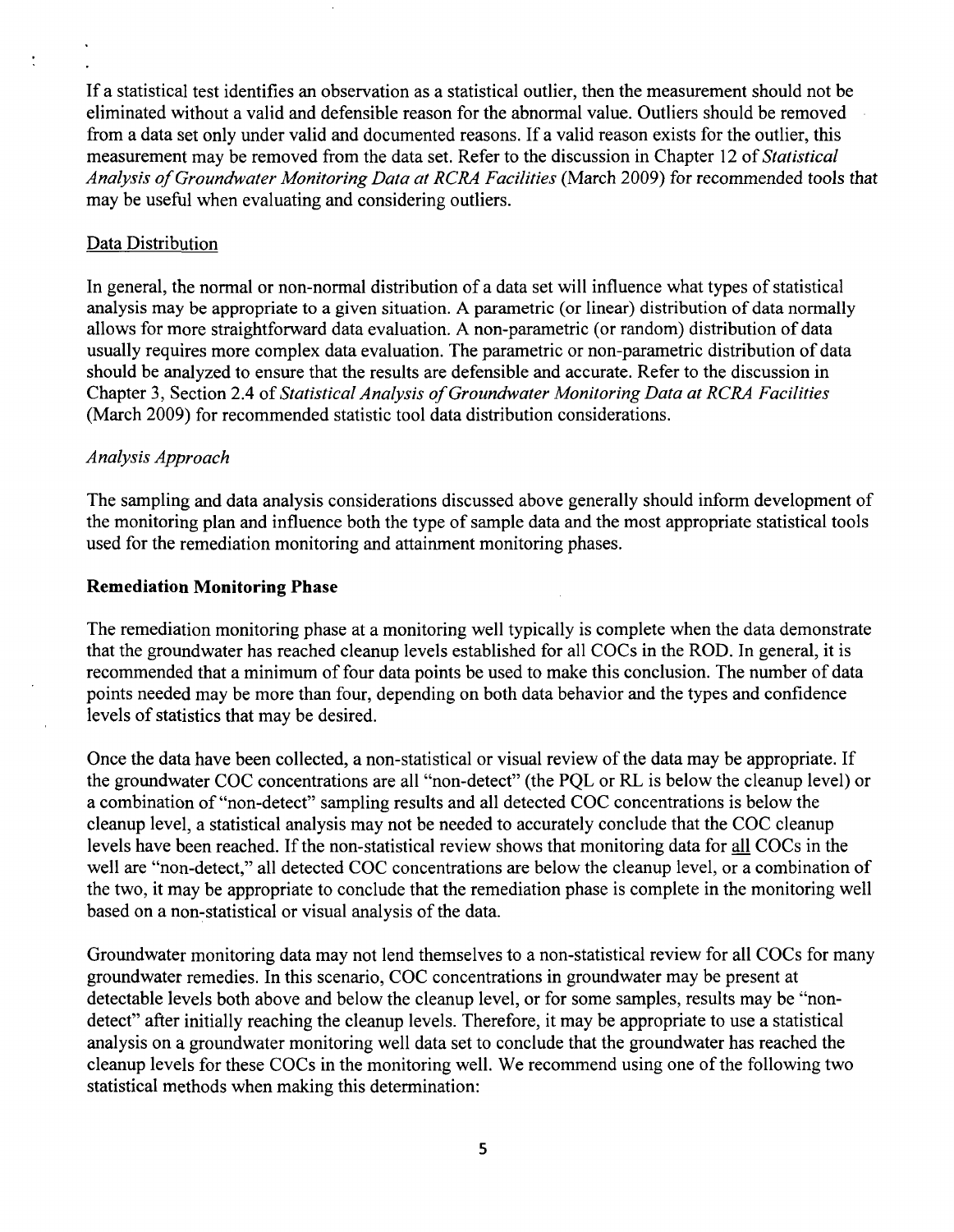- 1. Mean test; or
- 2. Trend test

The statistical method of choice is at the discretion of the user of the data. Furthermore, the behavior of the data for each COC should help inform which statistical method may be appropriate for groundwater that has multiple COC concentrations. Therefore, it typically is not necessary to use the same statistical method for all COCs.

#### *Mean Test*

One recommended approach is the use of a statistical analysis to calculate the mean contaminant concentration from these data for the COC. Once the mean is calculated, confidence limits around the mean should be calculated to allow the user to account for uncertainty around the true mean. It is recommended that the upper confidence limit (UCL) be used to compare against the cleanup level instead of using the arithmetic mean. The lower confidence limit (LCL) generally should be appropriate for determining results that exceed the detection limits but should not be used for analysis of remediation phase completion. The use of the UCL value normally should account for uncertainty and provide confidence that the COC cleanup level has been reached. In general, the 95 percent UCL should be used as this recommended confidence limit. Refer to Chapter 21, Section l.I of the Statistical Analysis of Groundwater Monitoring Data at RCRA Facilities (March 2009) for recommended statistical tools that can be useful for evaluating the mean and the UCL for parametric distributions. Refer to Chapter 21 and 22 of the Statistical Analysis of Groundwater Monitoring Data at RCRA Facilities (March 2009) for recommended statistical tools that can be useful for evaluating the mean and the UCL for non-parametric distributions.

#### *Trend Test*

An alternative recommended approach is the use of a statistical analysis to calculate the time-dependent concentration trend for the COC. In general, the groundwater monitoring data should follow a normal distribution to employ trend statistics. If the data are not normally distributed, a data transformation may be appropriate to allow for the use of normal trend statistics. However, in some instances, it may be appropriate to use only nonparametric trend statistics. Once the trend is calculated, confidence limits around the trend line should be calculated to allow the user to account for variability within the data set. It is recommended that instead of using the trend line, the UCL on the trend line be used to compare against the cleanup level. The LCL on the trend line generally should not be used for this analysis. The UCL on the trend line accounts for uncertainty and provides confidence that the COC cleanup level has been reached. In general, the 95 percent UCL should be used as this recommended confidence limit. Refer to Chapter 10, Section 2, of the Statistical Analysis of Groundwater Monitoring Data at RCRA Facilities (March 2009) for recommended data transformation tools. Refer to Chapter 21, Section I.I and Section 3.1, of the Statistical Analysis of Groundwater Monitoring Data at RCRA Facilities (March 2009) for recommended statistical tools that may be useful when evaluating the trend and the UCL for parametric distributions. Refer to Chapter 21, Section 1.2 and Section 3.2, of the Statistical Analysis of Groundwater Monitoring Data at RCRA Facilities (March 2009) for recommended statistical tools that may be useful when evaluating trend and the UCL for non-parametric distributions.

If the selected statistical method demonstrates that the UCL value is at or below the cleanup level for the COCs where a statistical analysis was used, then it may be appropriate to conclude that the remediation monitoring phase is complete.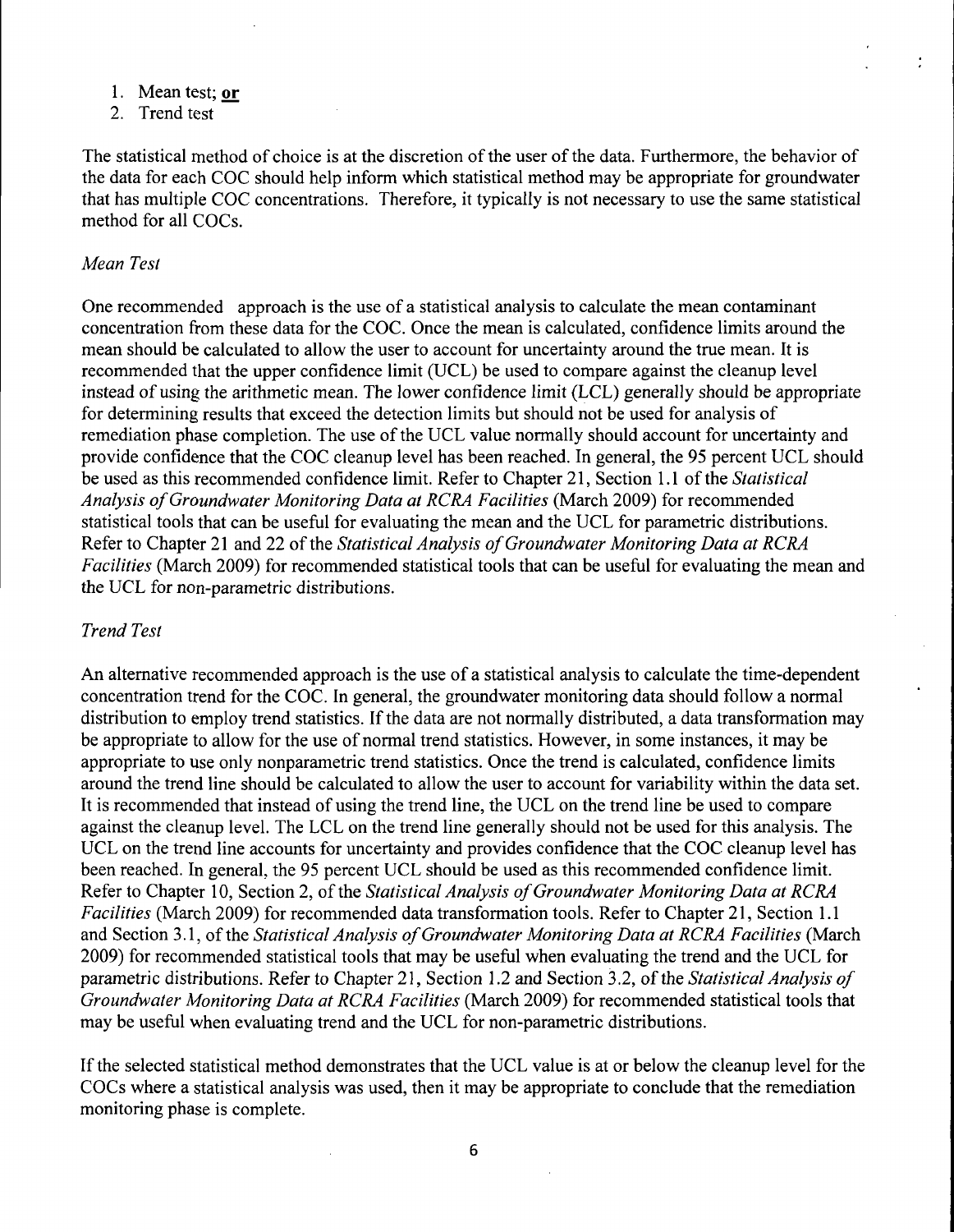#### **Example**

Figure 3 shows TCE, 1,2 DCE, and VC data collected during the remediation phase. When the data are inspected, the most recent data collected for all three contaminants show that the concentrations are approaching their specific clean up levels. Therefore, it may be an appropriate point to evaluate whether the remediation phase is complete.

#### *TCE*

From the inspection of the data in Figure 3, the TCE concentrations are rapidly approaching the cleanup level, with the last three samples concentrations below the cleanup level. Since the data indicate a more rapid decrease in concentrations, it may be appropriate to use the trend test to analyze if the cleanup level has been reached. Figure 4 shows the trend line and the UCL for the trend line for the TCE data using concentrations from samples 5 through 8. Evaluation of the UCL line in Figure 4 provides an indication that the TCE in the well has initially reached the cleanup level.

#### *1,2 DCE*

From an evaluation of the data in Figure 3, the 1,2 DCE concentrations are all below the cleanup level. Therefore, it may be appropriate to conclude thatl,2 DCE has reached the cleanup level. In this circumstance, the use of statistics may not be necessary.

#### *VC*

 $\sim$ 

From an evaluation of the data in Figure 3, the VC concentrations on the graph indicate that the VC concentrations in the well are near the cleanup level, with contaminant concentrations present at detectable levels both above and below the cleanup level. In this circumstance, it may be appropriate to use the mean test to evaluate whether the cleanup level has initially been met. When the first eight data points are put into the statistical tool, the UCL on the mean is 1.36 micrograms per liter ( $\mu$ g/L), which is below the cleanup level of 2  $\mu$ g/L. The UCL on the mean provides a determination that the VC in the well has reached the cleanup level.

Based on both a nonstatistical (visual) and statistical evaluation for all COCs in the well, it may be appropriate to conclude that the remediation phase is complete in the well.

Groundwater monitoring should continue after the remediation monitoring phase is completed to verify that cleanup levels for each COC continue to remain at or below the cleanup level. (Refer to the Attainment Monitoring Phase discussion.) It is recommended that the site team evaluate the conceptual site model (CSM) and associated groundwater sampling program (frequency, locations, and parameters) to ensure that appropriate data are being and will continue to be collected for the Attainment Monitoring Phase evaluation.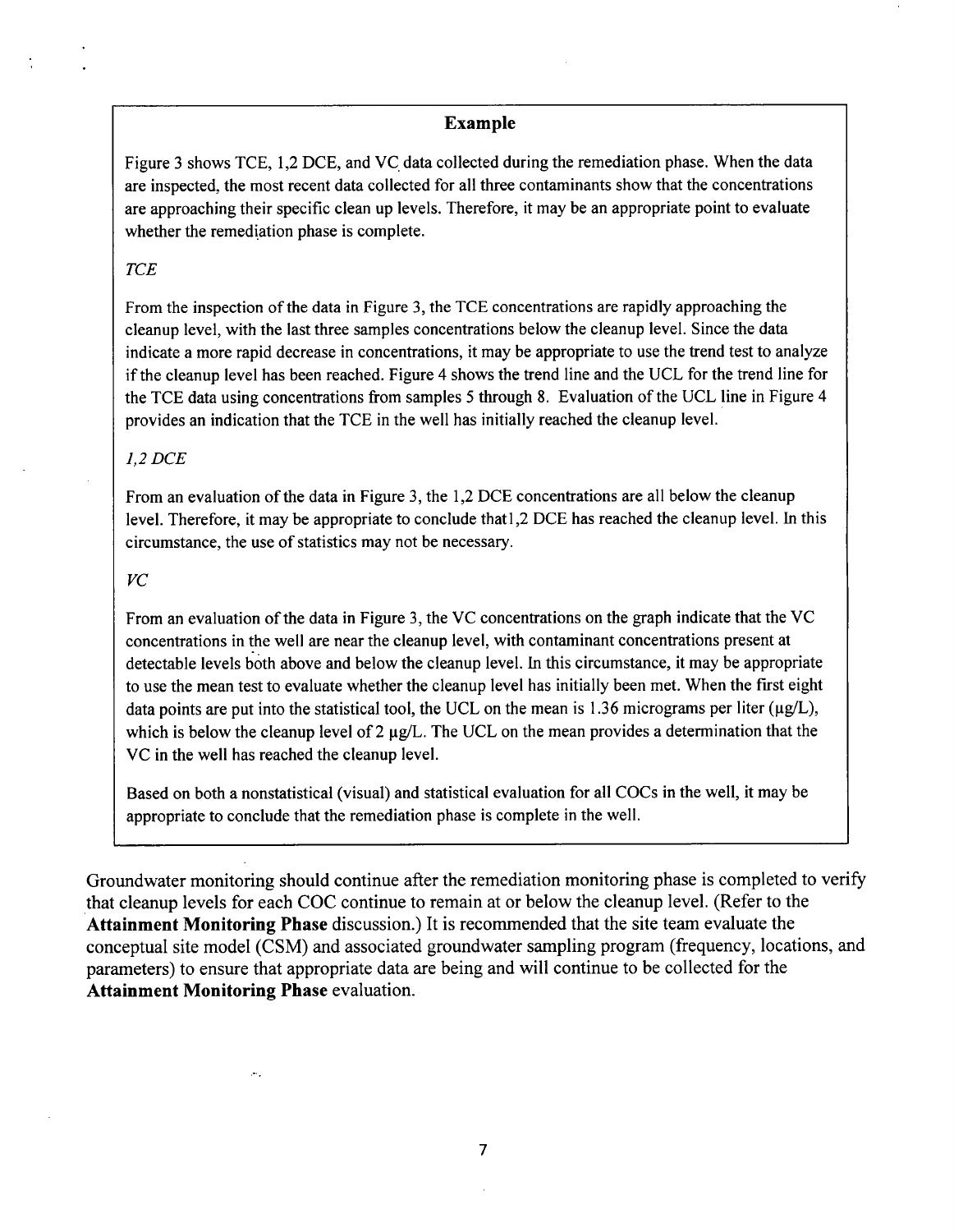#### **Attainment Monitoring Phase**

The Groundwater Restoration Completion Guidance recommends that well-specific conclusions be made throughout the lifetime of the remedial action; therefore, in some instances, it may be appropriate to conclude that the remediation phase is complete while an active system is being employed at the site. Since the attainment monitoring phase is intended to confirm that COG concentrations will remain at or below the cleanup level in the future, it is recommended that the attainment data set used to make these conclusions be limited to information collected after it has been demonstrated that groundwater in the well has reached post-remediation, steady-state, conditions. Therefore, it is recommended that Regions evaluate aquifer parameters within the well (i.e. water elevation stability) to determine if the groundwater has reached a steady-state and if it is being influenced by any ongoing site remediation activities. This evaluation should be carried out before the data set used to demonstrate completion of the attainment monitoring phase is collected.

#### *Active System Considerations*

Active systems generally involve physically extracting groundwater, injecting chemical/biological substrates into the groundwater system, heating the subsurface, and installing treatment barrier walls. In the case of active systems, changes in groundwater flow velocities, flow paths, or geochemistry typically can be induced when these technologies are employed. After the remediation phase is complete, it is recommended that the well be evaluated to decide if the groundwater in the well is influenced (physically or chemically) by the active system. If it is concluded that groundwater in the monitoring well is not influenced by the active system, contaminant concentrations should be evaluated to determine if the potential for rebound exists (e.g. inereasing concentrations). If concentrations indicate that rebound may be occurring, then it generally is not appropriate to begin the attainment monitoring phase evaluation; instead, the Region should consider whether it is appropriate to continue monitoring or to re-start the active system.

If it is determined that the well is not being influenced by an active system and there is no indication that rebound may be occurring, it may be appropriate to continue collecting data for purposes of evaluating the attainment monitoring phase. In this situation, it also may be appropriate to include data that was used to demonstrate completion of the remediation monitoring phase as part of the attainment monitoring phase evaluation.

If the well evaluation concludes that groundwater in the monitoring well is influenced by an active system, we recommend that Regions should evaluate the purpose of the system. If the system involves a permanent containment technology at the site, this information should be factored into the postremediation condition analysis. If the active system is being employed for restoration, it is generally not appropriate to begin collecting data for the attainment monitoring phase evaluation. Post remediation conditions normally would be reached when the system operation has been modified and it may be concluded, through subsequent data collection and analysis, that the well is no longer influenced by the system. In this situation, in general, data used to evaluate completion of the remediation monitoring phase should not be used to evaluate completion of the attainment monitoring phase.

#### *Passive System Considerations*

Typically, the aquifer is not as perturbed for a passive system, such as monitored natural attenuation (MNA), as compared with an active system. Therefore, in this circumstance, additional well samples to

8

k.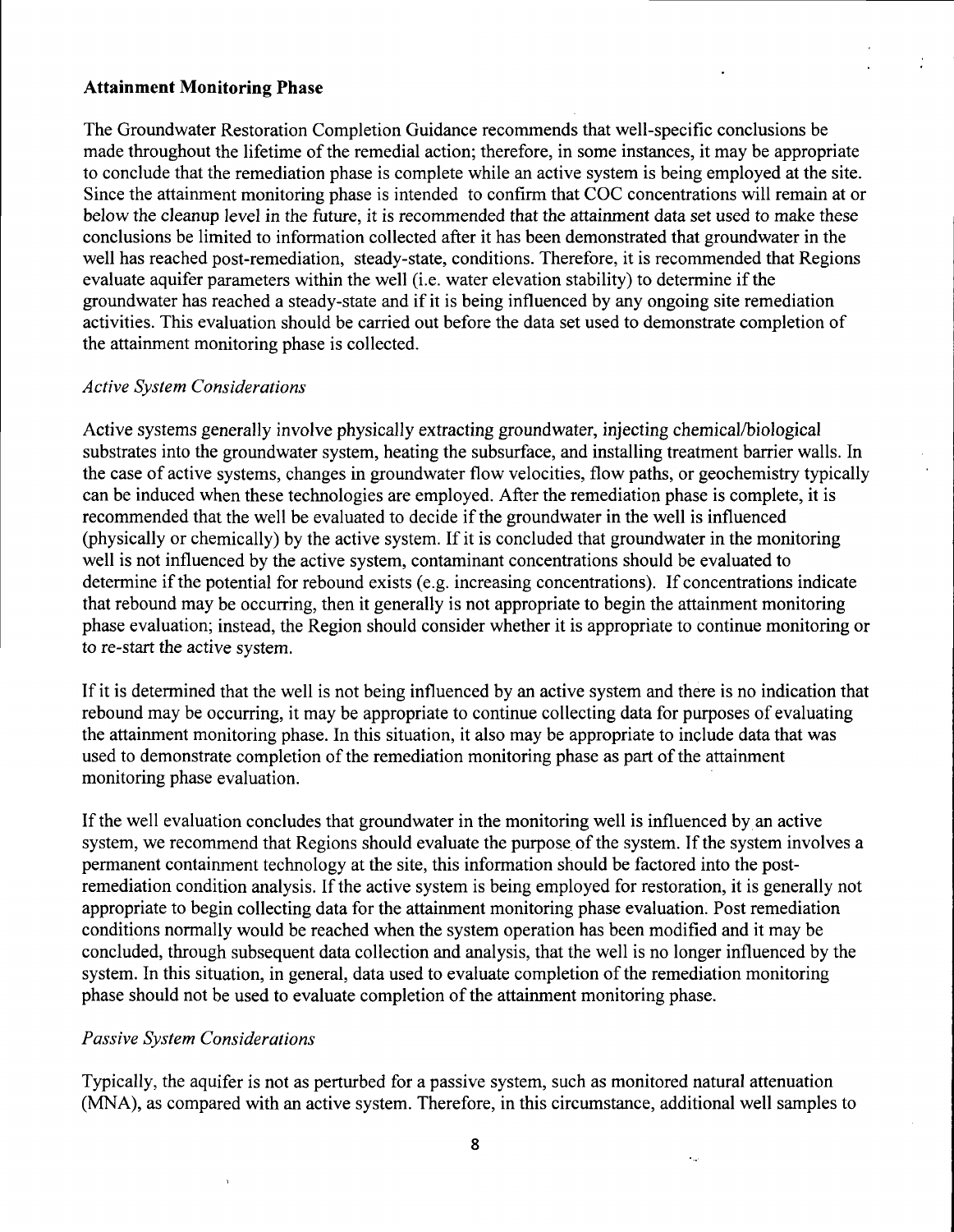determine if the well has reached post-remediation conditions are generally not necessary. Instead, when it is concluded that the remediation phase is complete, it may be appropriate to include additional data used to support completion of the remediation monitoring phase as part of the attainment monitoring phase evaluation (for example, if the data set for the two phases overlaps).

## *Attainment Evaluation*

After the data evaluation concludes that the monitoring well has reached post-remediation (steady-state) conditions, we recommend that Regions continue to collect and analyze data in order to evaluate whether the attainment monitoring phase is complete. The attainment monitoring phase completion evaluation should be conducted separatelv for each COC at each well.

The attainment monitoring phase at a monitoring well typically is completed when contaminant-specific data provide technical and scientific support indicating that:

- (1) The contaminant cleanup level for each COC has been met; and
- (2) The groundwater will continue to meet the contaminant cleanup level for each COC in the future.

It is recommended that the same data set be used to make both attainment monitoring phase conclusions discussed above for each COC. It is recommended that a minimum of eight data points be used in these analyses.

If all the COC monitoring data to be evaluated are "non-detect" and the PQL or RL is below the cleanup level, it may be appropriate for the Region to conclude that both the cleanup level has been met and that the groundwater will continue to meet the contaminant cleanup level for each COC in the future. In this situation, a statistical analysis of the groundwater monitoring data is generally not needed.

# 1. Evaluation of whether a cleanup level for each COC has been met

 $\sim$  .

It is recommended that a statistical analysis be used to help calculate the UCL on the mean contaminant concentration from the data. The calculated UCL on the mean should be compared against the cleanup level for the COC. In some instances, a nonstatistical or visual review of the COC data may be sufficient to conclude that the cleanup level has been met. It may be sufficient if the groundwater COC concentrations are all "non-detect, the PQL/RL is below the cleanup level, or a combination of "nondetect" sampling results and all detected COC concentrations are below the cleanup level. Refer to the Remediation Monitoring Phase mean test discussion for addition information and recommended tools to calculate the COC mean and the UCL.

If the data analysis demonstrates that the UCL value is at or below the COC cleanup level, it generally is appropriate to conclude that the COC cleanup level has been met. The next recommended step is an evaluation of whether the groundwater will continue to meet the contaminant cleanup level for each COC in the future.

If the data analysis demonstrates that the UCL value is above the COC cleanup level, it is appropriate to conclude that the COC cleanup level has not been met. In this case, additional monitoring or remediation is generally warranted.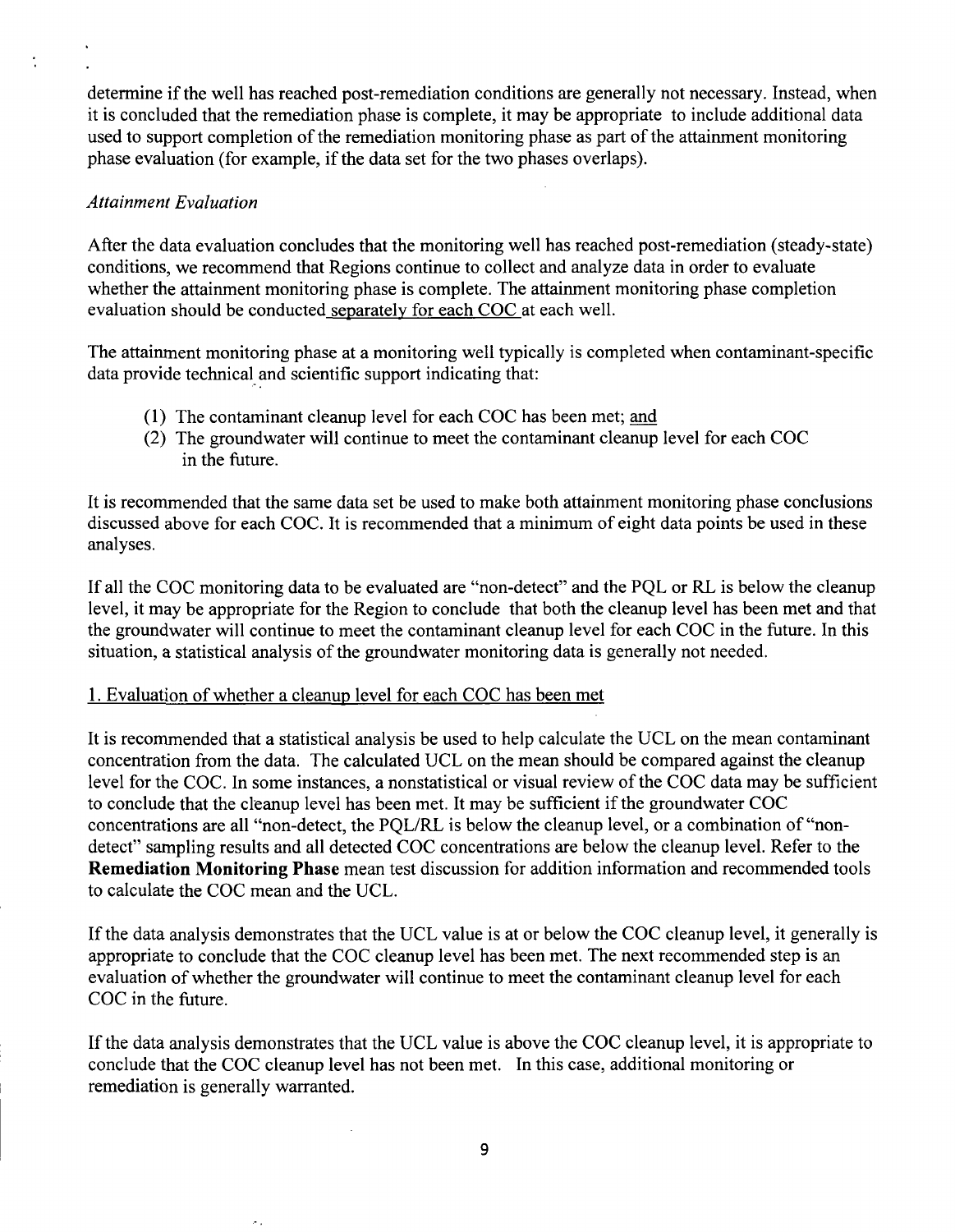# 2. Evaluation of whether the groundwater will continue to meet the contaminant cleanup level for each COC in the future

ż

It is recommended that a statistical analysis be used to help analyze the COC concentration trend over time. In particular, a trend analysis is recommended to provide additional support for concluding that future COC concentrations will remain at or below the COC cleanup level in the well.

In general, the groundwater monitoring data should follow a normal distribution to employ trend statistics. If the data are not normally distributed, using a data transformation may be appropriate to allow for the use of normal trend statistics. However, in some instances, it may be appropriate to use only nonparametric trend statistics. Refer to Chapter 10, Section 2, of the Statistical Analysis of Groundwater Monitoring Data at RCRA Facilities (March 2009) for recommended data transformation tools. Refer to Chapter 21, Section 1.1, of the Statistical Analysis of Groundwater Monitoring Data at RCRA Facilities (March 2009) for recommended parametric trend analysis tools. Refer to Chapter 21, Section 1.2, of the Statistical Analysis of Groundwater Monitoring Data at RCRA Facilities (March 2009) for recommended non-parametric trend analysis tools.

If the trend line has a statistically significant zero or negative slope (steady state or decreasing), it may be appropriate to conclude that the contaminant concentrations for each COC in groundwater will remain at or below the cleanup level.

In general, if the trend line has a statistically significant positive slope (the concentration trend is increasing), a determination that the groundwater will continue to meet the contaminant cleanup level for each COC in the future may be premature. If the concentration trend is increasing, additional monitoring is recommended to evaluate the possibility of contaminant rebound for the COC in the aquifer. In this case, the attainment monitoring phase normally would not be complete.

If both the UCL value is at or below the COC cleanup level and the time-dependent trend line has a zero or statistically significant negative slope, it may be appropriate to conclude that the attainment monitoring phase has been completed for the COC being evaluated.

As the COC-specific attainment decisions are made, it is recommended that the decision, together with supporting data, be documented in a monitoring report.

 $\epsilon_{\rm{ex}}$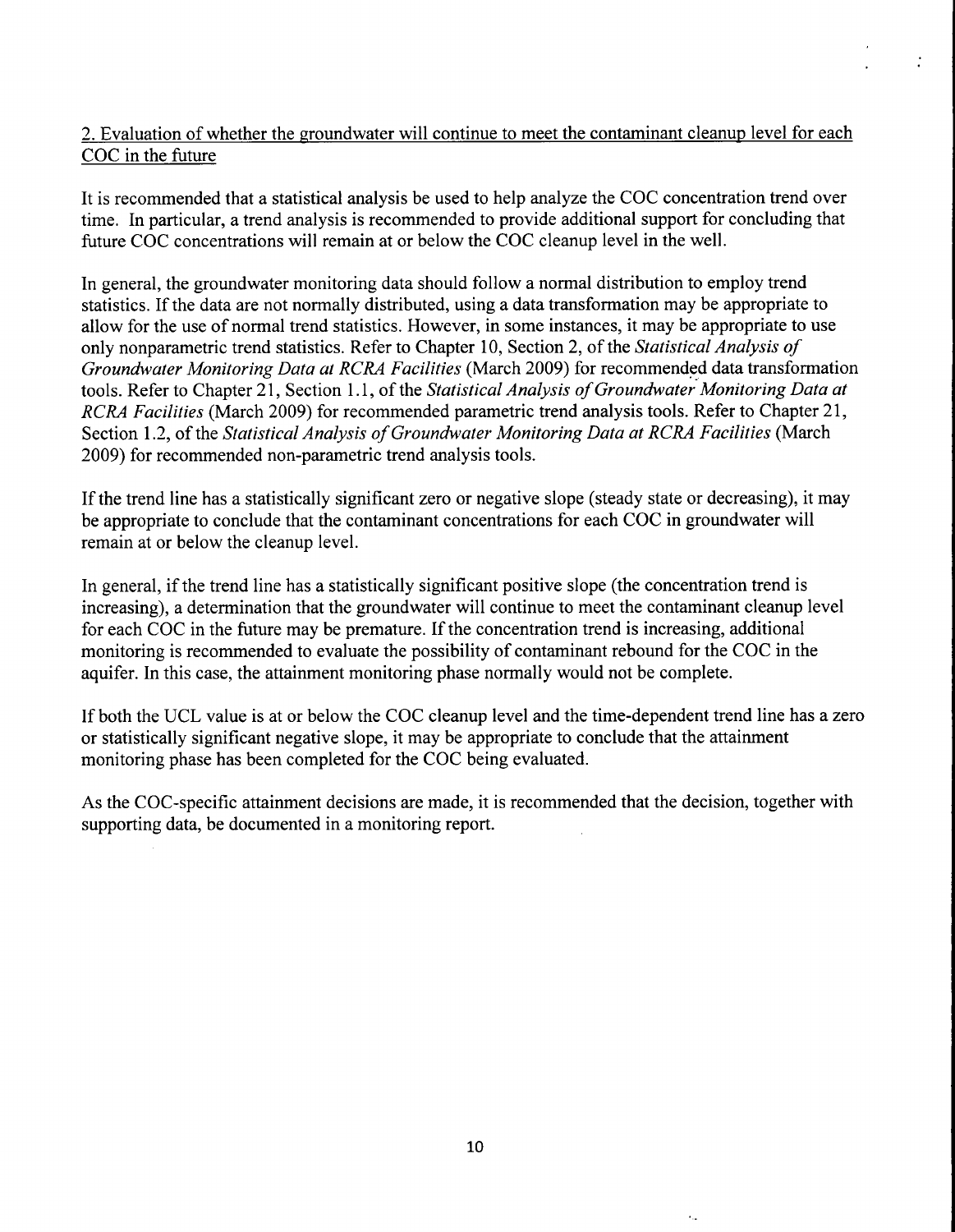# **Example**

Figure 2 may be referenced to show data for TCE, 1,2 DCE, and VC collected after the remediation monitoring phase was deemed complete.

# *TCE*

From inspection of the data in Figure 2, after the remediation phase has been completed, the TCE concentrations over the next two sampling events increased and exceeded the maximum contaminant level (MCL) of 5 µg/L. As can be seen from the data, after this temporary increase in TCE concentrations, subsequent data collected showed groundwater TCE concentrations at or below the cleanup level. In this circumstance, the attainment data analysis was conducted using all data collected after it was concluded that the remediation monitoring phase was complete (samples 9-18). After conducting a mean test, the UCL on the mean was  $4.63 \mu g/L$ , which is below the cleanup level of 5  $\mu$ g/L (see Figure 5 for the UCL on the mean). This statistical analysis supports a conclusion that the cleanup level for TCE continues to be met.

Figure 5 displays the data used for the attainment monitoring phase evaluation for TCE and shows the trend line for the data. The figure shows a decreasing slope of the trend line. This decreasing slope provides assurance that the groundwater will continue to meet the cleanup level in the future. Therefore, it may be concluded that the attainment monitoring phase is complete for TCE.

# *1,2 DCE*

From a visual evaluation of the data in Figure 2, the 1,2 DCE concentrations after remediation monitoring phase has been completed continue to remain below the cleanup level. In addition, visual inspection of the data indicates that the concentrations are decreasing. A visual inspection confirms that the groundwater in the well continues to meet the cleanup level for this contaminant. In addition, a simple trend analysis indicates that the trend on the data is decreasing, which provides assurance that the groundwater will continue to meet the cleanup level in the future. Therefore, it may be appropriate to conclude that the groundwater restoration remedial action is complete for 1,2 DCE in the well being evaluated.

# *VC*

From inspection of the data in Figure 2, after the remediation phase has been completed, the VC concentrations over the next eight sampling events are below the MCL of 2  $\mu$ g/L. Since there was no rebound on increase in concentrations, it may be concluded that the groundwater is at steady state. In this circumstance, it may be appropriate to use some of the data from the completion analysis for the remediation monitoring phase in the attainment monitoring phase data set. Two data points (7 and 8) will be used as part of the attainment monitoring phase analysis. The attainment data analysis was conducted using data from sampling events 7-14. After conducting a mean test using eight data points, the UCL on the mean was 1.89  $\mu$ g/L which is below the cleanup level of 2  $\mu$ g/L (see Figure 6 for the UCL on the mean). This statistical analysis supports a conclusion that the cleanup level for VC continues to be met.

Figure 6 displays the data used for the attainment monitoring phase evaluation for VC and shows the trend line for the data. The figure shows a decreasing slope of the trend line. This decreasing slope provides assurance that the groundwater will continue to meet the cleanup level in the future. It may be appropriate to conclude that the attainment monitoring phase is complete for VC.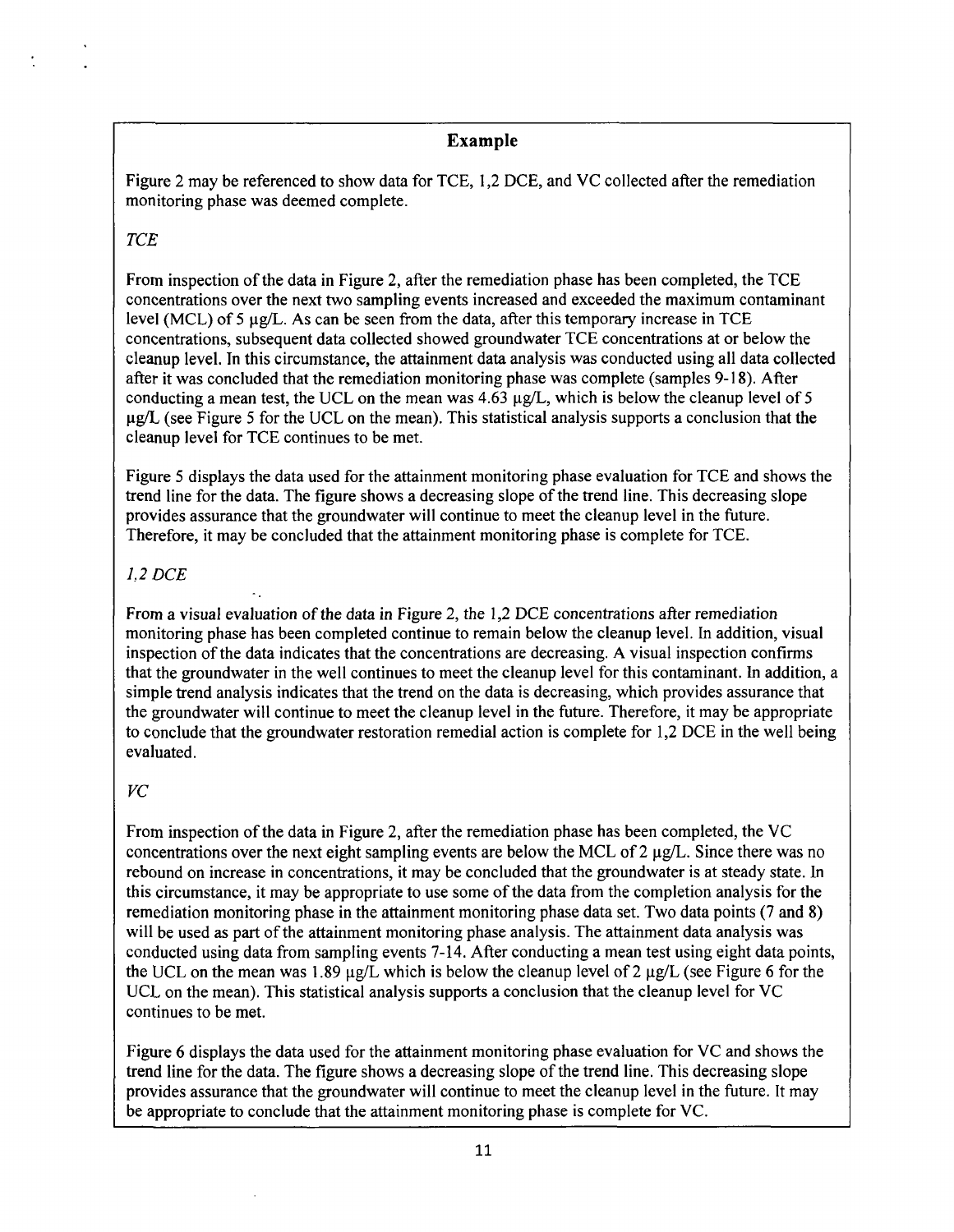Based on the individual attainment monitoring phase analyses for all three contaminants, it may be appropriate to determine that the groundwater in the well has met the cleanup levels established in the ROD, for purposes of the recommendations discussed in the Groundwater Remediation Guidance.

#### *Future Well Considerations*

After the attainment monitoring phase is completed for all COCs at a well. Regions should consider the potential future use of the well. In some instances, it may be appropriate to continue monitoring the well, at appropriate intervals, to ensure the groundwater remedial action selected in the ROD continues to meet established cleanup levels. Similarly, it may be appropriate to continue monitoring the well, for the foreseeable future, to verify the performance of a groundwater or source containment remedy. If the well is no longer needed for monitoring, groundwater sampling typically may be terminated; in these situations, it also may be appropriate to decommission the well.

# **Conclusion**

The recommendations in this attachment are intended to provide guidance regarding well-specific factors Regions should consider when evaluating whether CERCLA groundwater restoration remedial actions are complete, as discussed in the Guidance for Evaluating Completion of Groundwater Restoration Remedial Actions. If the Region has any questions regarding the application of this approach or site-specific questions regarding completion of groundwater restoration remedial actions, they are encouraged to consult with the Office of Superfimd Remediation and Technology Innovation (OSRTI) by contacting Kate Garufi at [garufi.katherine@epa.gov,](mailto:garufi.katherine@epa.gov) (703) 603-8827 or David Bartenfelder at [bartenfelder.david@epa.gov,](mailto:bartenfelder.david@epa.gov) (703) 603-9047.

 $\epsilon_{\rm m}$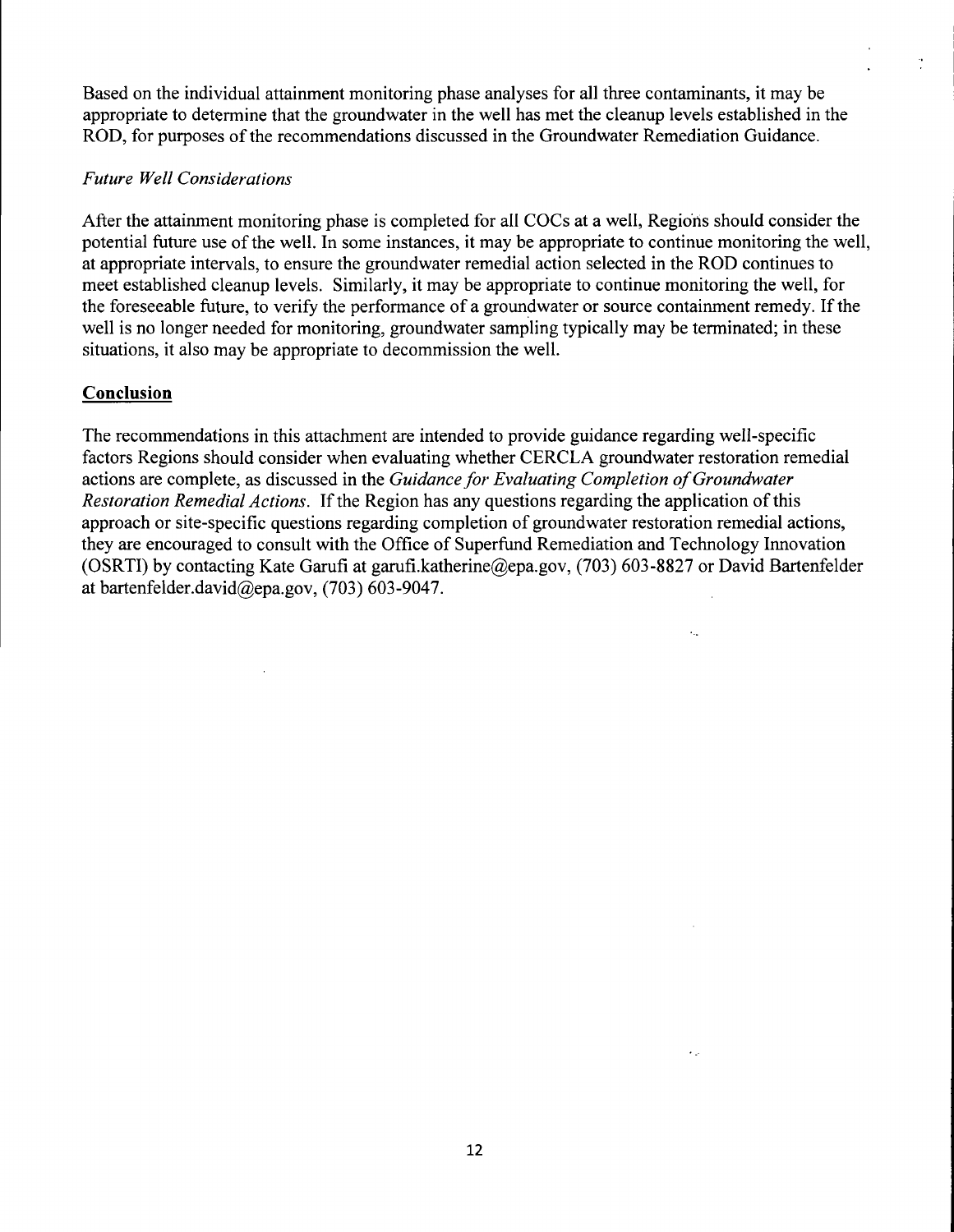| Trichloroethylene         |                             | 1,2 dichloroethylene    |       | <b>Vinyl Chloride</b>   |                  |
|---------------------------|-----------------------------|-------------------------|-------|-------------------------|------------------|
| Sampling                  | Conc.                       | <b>Sampling</b>         | Conc. | <b>Sampling</b>         | Conc.            |
| <b>Event</b>              | ug/L                        | <b>Event</b>            | ug/L  | <b>Event</b>            | ug/L             |
| 1                         | 93                          | 1                       | 30    | 1                       | 0.15             |
| $\overline{\overline{2}}$ | 82                          | $\overline{2}$          | 37    | $\overline{2}$          | 0.21             |
| $\overline{3}$            | 52                          | $\mathbf{3}$            | 49    | $\overline{3}$          | 0.41             |
| 4                         | 19                          | $\overline{\mathbf{4}}$ | 52    | $\overline{\mathbf{4}}$ | 0.82             |
| 5                         | 6.1                         | 5                       | 56    | 5                       | $1.1$            |
| $\bf 6$                   | 4.2                         | $\bf 6$                 | 64    | $6\phantom{a}$          | 1.3 <sup>°</sup> |
| $\overline{7}$            | 2.8                         | $\overline{7}$          | 60    | $\overline{7}$          | 2.1              |
| ${\bf 8}$                 | 1.8                         | 8                       | 58    | ${\bf 8}$               | 1.7              |
| $\boldsymbol{9}$          | 4.3                         | $\boldsymbol{9}$        | 48    | 9                       | 1.8              |
| 10 <sub>1</sub>           | 6.1                         | 10 <sub>1</sub>         | 42    | 10                      | 1.9              |
| 11                        | 4.6                         | 11                      | 28    | 11                      | 1.8              |
| 12                        | 4.5<br>$\ddot{\phantom{a}}$ | 12                      | 27    | 12                      | 1.7              |
| 13                        | 5.3                         | 13                      | 14    | 13                      | 1.7              |
| 14                        | 3.9                         | 14                      | 12    | 14                      | 1.6              |
| 15                        | 3.3                         | 15                      | 11    | 15                      | 1.6              |
| 16                        | 2.1                         | 16                      | 10    | 16                      | 1.3              |
| 17                        | 1.4                         |                         |       |                         |                  |
| 18                        | 0.85                        |                         |       |                         |                  |
|                           |                             |                         |       |                         |                  |
|                           |                             |                         |       |                         |                  |

# **Figure 1: Example Well Groundwater Contaminant Data**

 $\sim 10^7$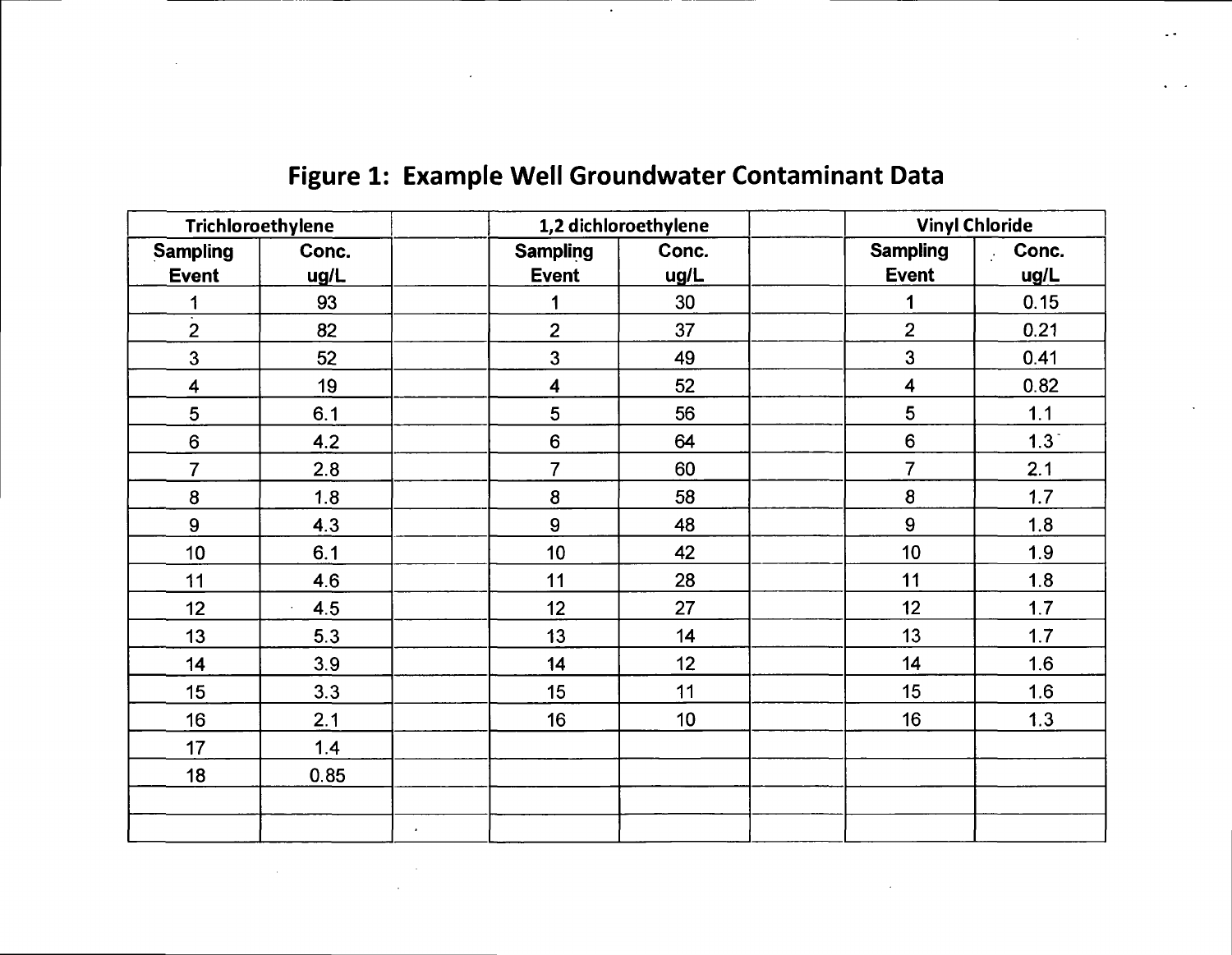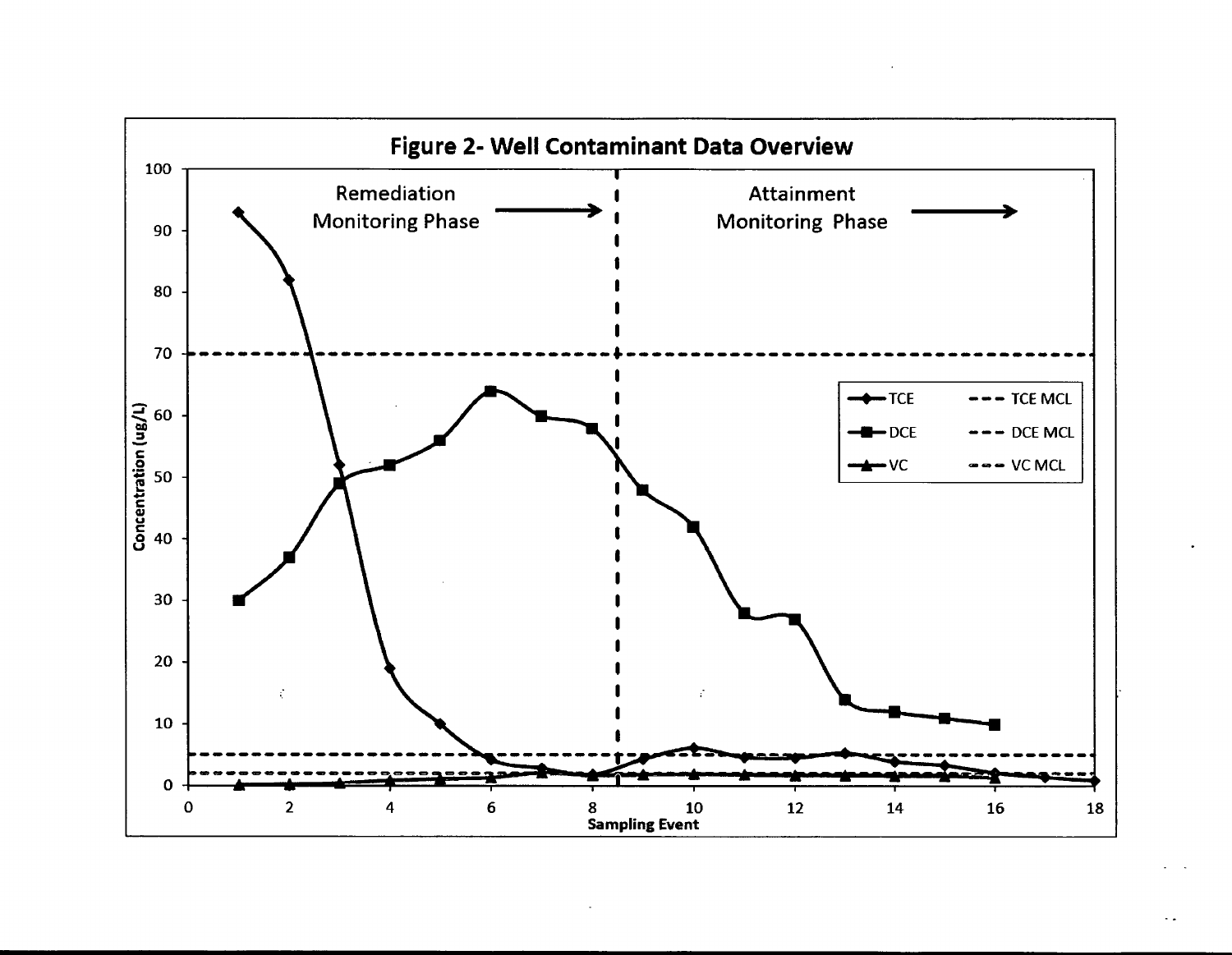![](_page_16_Figure_0.jpeg)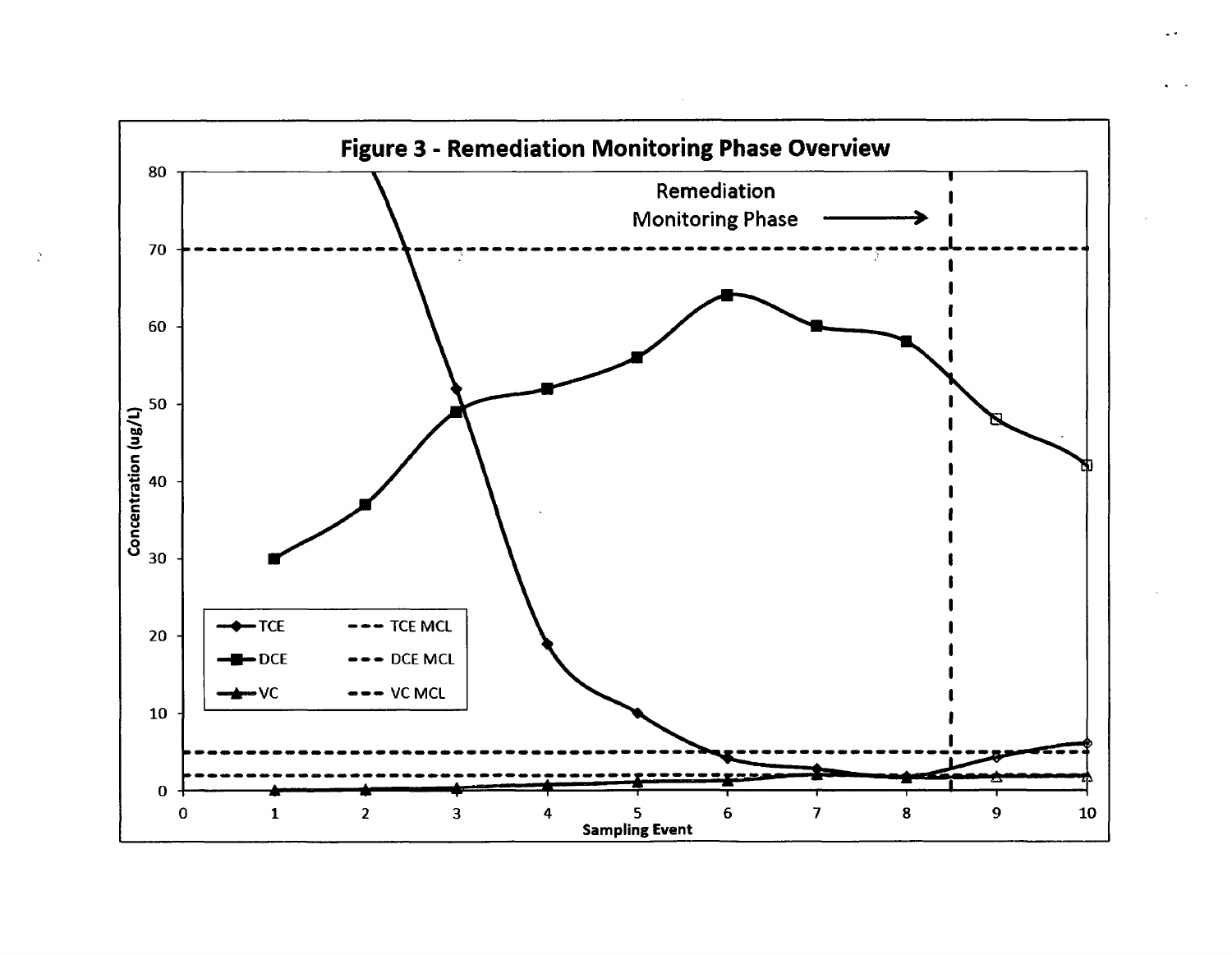![](_page_17_Figure_0.jpeg)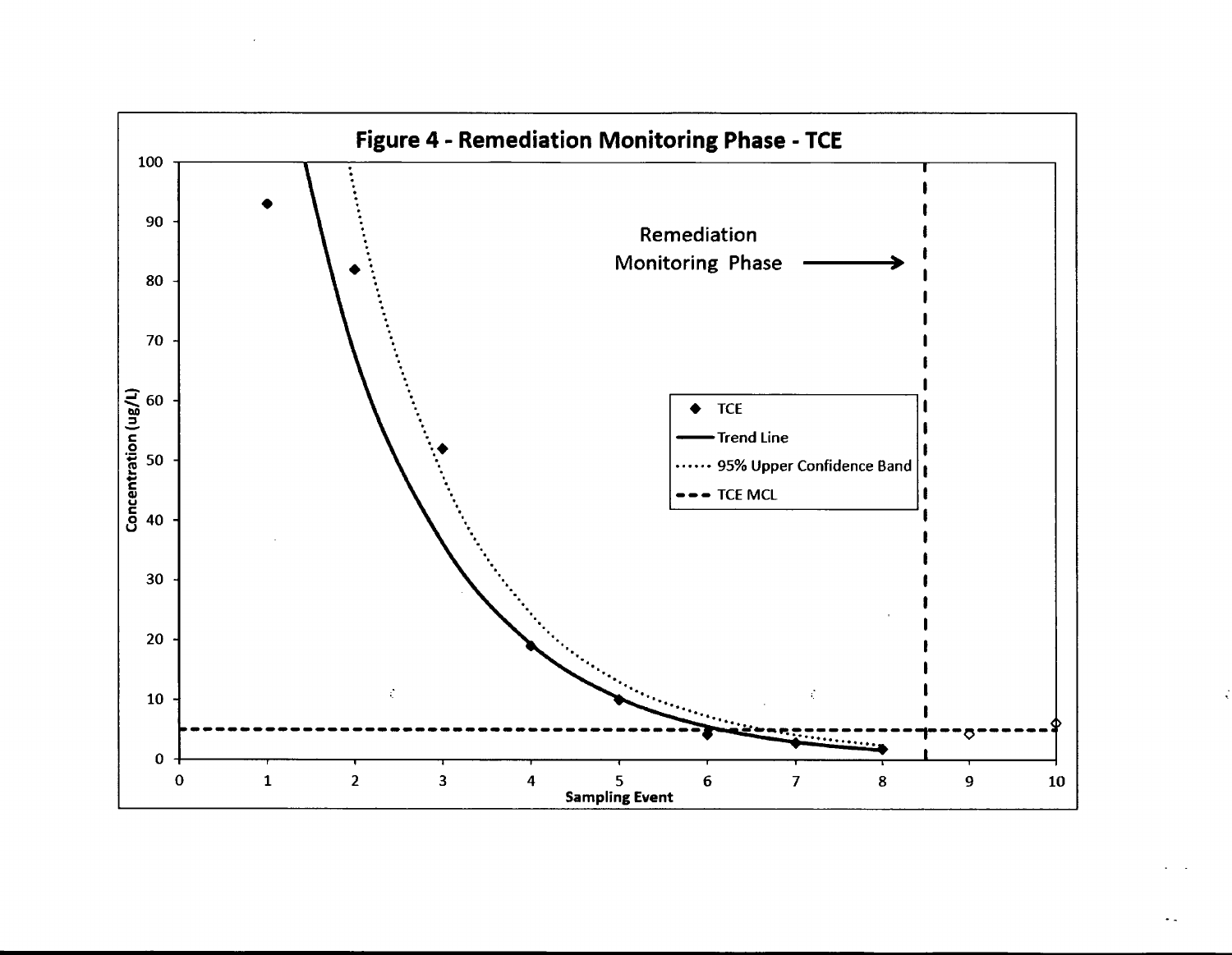![](_page_18_Figure_0.jpeg)

Þ